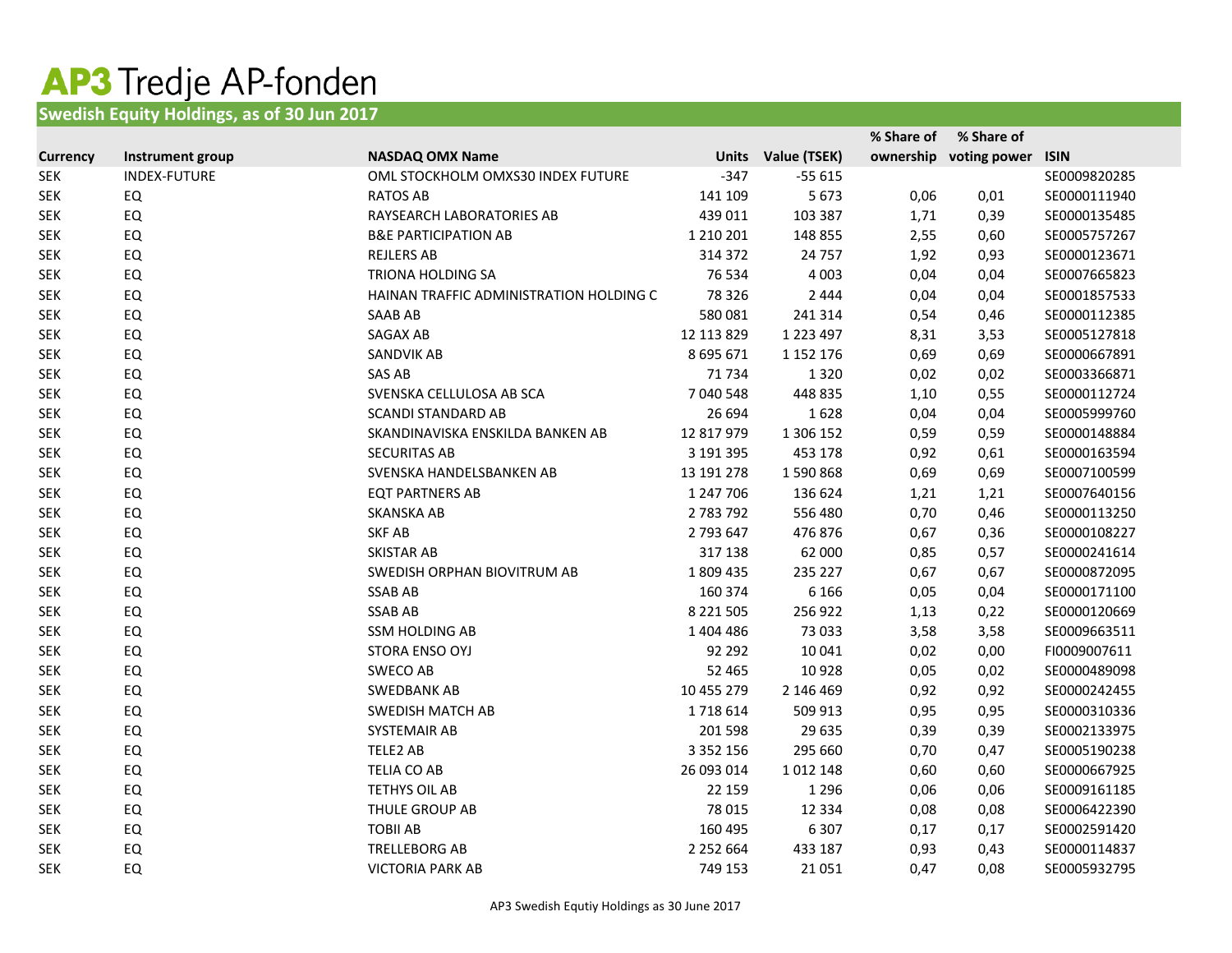|                 |                  |                                   |               |              | % Share of | % Share of   |              |
|-----------------|------------------|-----------------------------------|---------------|--------------|------------|--------------|--------------|
| <b>Currency</b> | Instrument group | <b>NASDAQ OMX Name</b>            | <b>Units</b>  | Value (TSEK) | ownership  | voting power | <b>ISIN</b>  |
| <b>SEK</b>      | EQ               | <b>VITROLIFE AB</b>               | 132 093       | 69877        | 0,61       | 0,61         | SE0000816043 |
| <b>SEK</b>      | EQ               | <b>VOLATI AB</b>                  | 17 485        | 1329         | 0,02       | 0,02         | SE0009143662 |
| <b>SEK</b>      | EQ               | <b>VOLVO AB</b>                   | 1 2 2 4 7 4 0 | 176 240      | 0,25       | 0,19         | SE0000115420 |
| <b>SEK</b>      | EQ               | <b>VOLVO AB</b>                   | 21 471 778    | 3 083 347    | 1,31       | 0,33         | SE0000115446 |
| <b>SEK</b>      | EQ               | <b>WALLENSTAM AB</b>              | 1721980       | 139 739      | 0,58       | 0,27         | SE0007074844 |
| <b>SEK</b>      | EQ               | <b>WIHLBORGS FASTIGHETER AB</b>   | 447 201       | 79 602       | 0,58       | 0,58         | SE0001413600 |
| <b>SEK</b>      | EQ               | XVIVO PERFUSION AB                | 406 408       | 40 234       | 1,55       | 1,55         | SE0004840718 |
| <b>SEK</b>      | EQ               | AAK AB                            | 214 755       | 132 074      | 0,51       | 0,51         | SE0001493776 |
| <b>SEK</b>      | EQ               | <b>ABB LTD</b>                    | 3 908 261     | 817 608      | 0,18       | 0,18         | CH0012221716 |
| <b>SEK</b>      | EQ               | <b>EQT PARTNERS AB</b>            | 2 2 6 9 2 0   | 128 648      | 2,40       | 2,40         | SE0007897079 |
| <b>SEK</b>      | EQ               | <b>ACTIVE BIOTECH AB</b>          | 2 745 815     | 13866        | 2,84       | 2,84         | SE0001137985 |
| <b>SEK</b>      | EQ               | ADDTECH AB                        | 463 764       | 74 434       | 0,71       | 0,48         | SE0005568136 |
| <b>SEK</b>      | EQ               | CVC CAPITAL PARTNERS SICAV-FIS SA | 1 1 2 6 3 4 4 | 65 046       | 0,26       | 0,26         | SE0009155005 |
| <b>SEK</b>      | EQ               | ALFA LAVAL AB                     | 2 5 2 6 8 4 4 | 435 628      | 0,60       | 0,60         | SE0000695876 |
| <b>SEK</b>      | EQ               | <b>ADDLIFE AB</b>                 | 95 140        | 16 3 17      | 0,40       | 0,28         | SE0007982814 |
| <b>SEK</b>      | EQ               | APOLUS HOLDING AB                 | 676 030       | 94 644       | 1,25       | 1,25         | SE0007158910 |
| <b>SEK</b>      | EQ               | <b>AUTOLIV INC</b>                | 703 589       | 650 116      | 0,80       | 0,80         | SE0000382335 |
| <b>SEK</b>      | EQ               | AMBEA AB                          | 650 000       | 62 400       | 0,96       | 0,96         | SE0009663826 |
| <b>SEK</b>      | EQ               | AF AB                             | 52 374        | 9 1 1 8      | 0,07       | 0,05         | SE0005999836 |
| <b>SEK</b>      | EQ               | ADDNODE GROUP AB                  | 403 953       | 32 417       | 1,37       | 1,01         | SE0000472268 |
| <b>SEK</b>      | EQ               | AFRICA OIL CORP                   | 3 469 197     | 43 642       | 0,76       | 0,76         | CA00829Q1019 |
| <b>SEK</b>      | EQ               | <b>ARCAM AB</b>                   | 3 8 0 1       | 1 2 7 5      | 0,02       | 0,02         | SE0005676160 |
| <b>SEK</b>      | EQ               | ASSA ABLOY AB                     | 7901788       | 1462621      | 0,75       | 0,48         | SE0007100581 |
| <b>SEK</b>      | EQ               | ATLAS COPCO AB                    | 3734197       | 1 206 146    | 0,44       | 0,43         | SE0006886750 |
| <b>SEK</b>      | EQ               | ATLAS COPCO AB                    | 5 607 729     | 1632410      | 1,44       | 0,06         | SE0006886768 |
| <b>SEK</b>      | EQ               | <b>ACTIC GROUP AB</b>             | 240 000       | 11 640       | 1,51       | 1,51         | SE0009269467 |
| <b>SEK</b>      | EQ               | ATRIUM LJUNGBERG AB               | 195 420       | 27 457       | 0,15       | 0,12         | SE0000191827 |
| <b>SEK</b>      | EQ               | IK INVESTMENT PARTNERS LTD        | 1713013       | 175 926      | 1,07       | 1,07         | SE0007666110 |
| <b>SEK</b>      | EQ               | <b>ARISE AB</b>                   | 3 340 133     | 44 9 25      | 9,99       | 9,99         | SE0002095604 |
| <b>SEK</b>      | EQ               | <b>BJA CROONEN BV</b>             | 765 194       | 107 586      | 0,36       | 0,36         | SE0006993770 |
| <b>SEK</b>      | EQ               | AVANZA BANK HOLDING AB            | 18 119        | 6666         | 0,06       | 0,06         | SE0000170110 |
| <b>SEK</b>      | EQ               | ASTRAZENECA PLC                   | 1 160 7 14    | 663 928      | 0,09       | 0,09         | GB0009895292 |
| <b>SEK</b>      | EQ               | <b>FASTIGHETS AB BALDER</b>       | 1023099       | 208 712      | 0,61       | 0,36         | SE0000455057 |
| <b>SEK</b>      | EQ               | BEIJER ELECTRONICS GROUP AB       | 473 298       | 20 9 20      | 2,48       | 2,48         | SE0000671711 |
| <b>SEK</b>      | EQ               | <b>BERGMAN &amp; BEVING AB</b>    | 377808        | 46 943       | 1,38       | 0,99         | SE0000101362 |
| <b>SEK</b>      | EQ               | <b>BETSSON AB</b>                 | 845 158       | 61 697       | 0,69       | 0,30         | SE0009806896 |
| <b>SEK</b>      | EQ               | <b>BILIA AB</b>                   | 60 704        | 5 0 5 4      | 0,06       | 0,06         | SE0009921588 |
| <b>SEK</b>      | EQ               | <b>BILLERUDKORSNAS AB</b>         | 1862519       | 248 088      | 0,89       | 0,89         | SE0000862997 |
| <b>SEK</b>      | EQ               | <b>BIOGAIA AB</b>                 | 144 738       | 49 573       | 0,87       | 0,60         | SE0000470395 |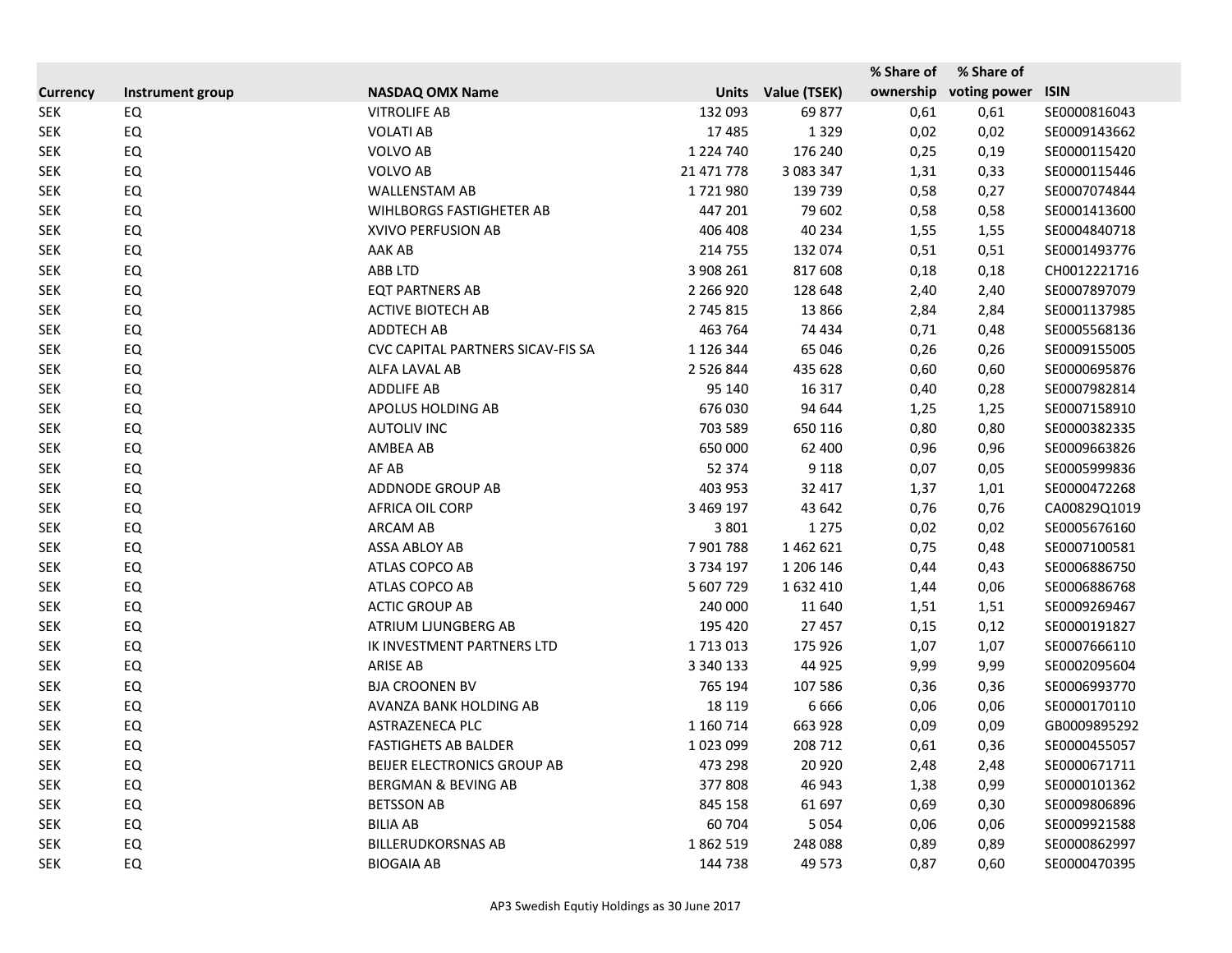|                 |                  |                                  |               |              | % Share of | % Share of   |              |
|-----------------|------------------|----------------------------------|---------------|--------------|------------|--------------|--------------|
| <b>Currency</b> | Instrument group | <b>NASDAQ OMX Name</b>           | <b>Units</b>  | Value (TSEK) | ownership  | voting power | <b>ISIN</b>  |
| <b>SEK</b>      | EQ               | <b>BIOTAGE AB</b>                | 700 028       | 39 902       | 1,08       | 1,08         | SE0000454746 |
| <b>SEK</b>      | EQ               | <b>BYGGMAX GROUP AB</b>          | 45 4 5 6      | 2 7 8 4      | 0,07       | 0,07         | SE0003303627 |
| <b>SEK</b>      | EQ               | <b>BOLIDEN AB</b>                | 2 137 066     | 491 311      | 0,78       | 0,78         | SE0000869646 |
| <b>SEK</b>      | EQ               | <b>BONAVA AB</b>                 | 683 853       | 98 543       | 0,72       | 0,30         | SE0008091581 |
| <b>SEK</b>      | EQ               | <b>BONESUPPORT HOLDING AB</b>    | 4 046 550     | 115 327      | 8,75       | 8,75         | SE0009858152 |
| <b>SEK</b>      | EQ               | <b>BOOZT AB</b>                  | 345 000       | 28 6 35      | 0,62       | 0,62         | SE0009888738 |
| <b>SEK</b>      | EQ               | <b>BOULE DIAGNOSTICS AB</b>      | 381707        | 122 146      | 8,11       | 8,11         | SE0000437402 |
| <b>SEK</b>      | EQ               | <b>BRAVIDA HOLDING AB</b>        | 130 365       | 8024         | 0,06       | 0,06         | SE0007491303 |
| <b>SEK</b>      | EQ               | <b>BTS GROUP AB</b>              | 470 887       | 40 261       | 2,65       | 1,79         | SE0000805426 |
| <b>SEK</b>      | EQ               | <b>BUFAB AB</b>                  | 23 4 8 1      | 2 1 8 4      | 0,06       | 0,06         | SE0005677135 |
| <b>SEK</b>      | EQ               | <b>BULTEN AB</b>                 | 153 612       | 18 4 33      | 0,73       | 0,73         | SE0003849223 |
| <b>SEK</b>      | EQ               | <b>BURE EQUITY AB</b>            | 33 1 23       | 3 2 4 6      | 0,05       | 0,05         | SE0000195810 |
| <b>SEK</b>      | EQ               | <b>CAMURUS AB</b>                | 11 0 37       | 1520         | 0,03       | 0,03         | SE0007692850 |
| <b>SEK</b>      | EQ               | <b>CAPIO AB</b>                  | 732 528       | 37725        | 0,52       | 0,52         | SE0007185681 |
| <b>SEK</b>      | EQ               | CASTELLUM AB                     | 2 3 3 7 7 7 0 | 288 935      | 0,85       | 0,85         | SE0000379190 |
| <b>SEK</b>      | EQ               | <b>CLOETTA AB</b>                | 677 225       | 23 500       | 0,24       | 0,20         | SE0002626861 |
| <b>SEK</b>      | EQ               | <b>CLAS OHLSON AB</b>            | 27 375        | 4 4 3 5      | 0,05       | 0,02         | SE0000584948 |
| <b>SEK</b>      | EQ               | <b>CONCENTRIC AB</b>             | 100 000       | 13 800       | 0,24       | 0,24         | SE0003950864 |
| <b>SEK</b>      | EQ               | <b>COLLECTOR AB</b>              | 20 339        | 1932         | 0,02       | 0,02         | SE0007048020 |
| <b>SEK</b>      | EQ               | COM HEM HOLDING AB               | 114 958       | 13 4 50      | 0,06       | 0,06         | SE0005999778 |
| <b>SEK</b>      | EQ               | <b>CTT SYSTEMS AB</b>            | 100 000       | 14 9 50      | 0,80       | 0,80         | SE0000418923 |
| <b>SEK</b>      | EQ               | <b>BLACKSTONE GROUP LP/THE</b>   | 501 854       | 58 591       | 0,68       | 0,50         | SE0005594728 |
| <b>SEK</b>      | EQ               | <b>DIOS FASTIGHETER AB</b>       | 64 15 6       | 2 9 9 0      | 0,05       | 0,05         | SE0001634262 |
| <b>SEK</b>      | EQ               | DOMETIC GROUP AB                 | 2 141 819     | 156 781      | 0,72       | 0,72         | SE0007691613 |
| <b>SEK</b>      | EQ               | <b>DUNIAB</b>                    | 26 538        | 3 2 7 1      | 0,06       | 0,06         | SE0000616716 |
| <b>SEK</b>      | EQ               | <b>DUSTIN GROUP AB</b>           | 39 455        | 2762         | 0,05       | 0,05         | SE0006625471 |
| <b>SEK</b>      | EQ               | <b>ELEKTA AB</b>                 | 2 863 998     | 228 690      | 0,78       | 0,55         | SE0000163628 |
| <b>SEK</b>      | EQ               | <b>CARL BENNET AB</b>            | 182 260       | 20823        | 0,54       | 0,35         | SE0000119299 |
| <b>SEK</b>      | EQ               | <b>ELTEL AB</b>                  | 228 257       | 6665         | 0,36       | 0,15         | SE0006509949 |
| <b>SEK</b>      | EQ               | <b>ELTEL AB</b>                  | 342 385       | 9998         | 0,36       | 0,22         | SE0010022566 |
| <b>SEK</b>      | EQ               | <b>ELECTROLUX AB</b>             | 2 277 103     | 628708       | 0,76       | 0,60         | SE0000103814 |
| <b>SEK</b>      | EQ               | <b>ENEA AB</b>                   | 164 263       | 11991        | 0,92       | 0,92         | SE0009697220 |
| <b>SEK</b>      | EQ               | TA ASSOCIATES MANAGEMENT LP      | 1064926       | 74 545       | 2,66       | 2,66         | SE0008585525 |
| <b>SEK</b>      | EQ               | TELEFONAKTIEBOLAGET LM ERICSSON  | 26 661 961    | 1606383      | 0,87       | 0,47         | SE0000108656 |
| <b>SEK</b>      | EQ               | SVENSKA CELLULOSA AB SCA         | 6 008 078     | 1 384 862    | 0,94       | 0,47         | SE0009922164 |
| <b>SEK</b>      | EQ               | <b>EVOLUTION GAMING GROUP AB</b> | 321 402       | 141 545      | 0,89       | 0,89         | SE0006826046 |
| <b>SEK</b>      | EQ               | <b>FABEGE AB</b>                 | 1094077       | 177 240      | 0,66       | 0,66         | SE0000950636 |
| <b>SEK</b>      | EQ               | <b>FAGERHULT AB</b>              | 994 902       | 121 129      | 0,86       | 0,86         | SE0010048884 |
| <b>SEK</b>      | EQ               | FINGERPRINT CARDS AB             | 3 446 193     | 106 039      | 1,12       | 0,94         | SE0008374250 |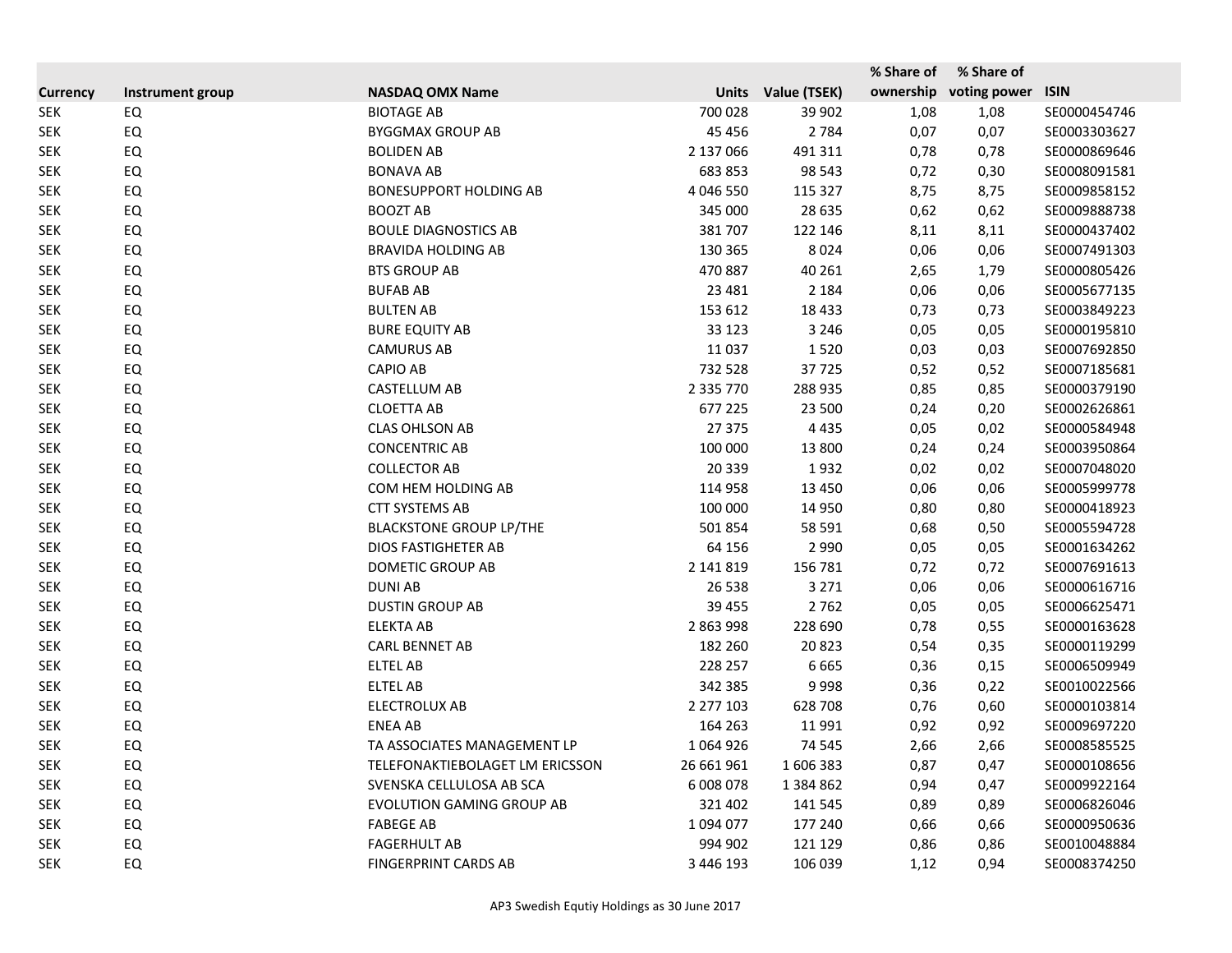|                 |                  |                                 |               |               | % Share of | % Share of   |              |
|-----------------|------------------|---------------------------------|---------------|---------------|------------|--------------|--------------|
| <b>Currency</b> | Instrument group | <b>NASDAQ OMX Name</b>          | <b>Units</b>  | Value (TSEK)  | ownership  | voting power | <b>ISIN</b>  |
| <b>SEK</b>      | EQ               | <b>GARO AB</b>                  | 85 1 26       | 20 4 30       | 0,85       | 0,85         | SE0008008262 |
| <b>SEK</b>      | EQ               | <b>GETINGE AB</b>               | 1 470 404     | 242 470       | 0,66       | 0,39         | SE0000202624 |
| <b>SEK</b>      | EQ               | <b>GRANGES AB</b>               | 261 051       | 20 231        | 0,35       | 0,35         | SE0006288015 |
| <b>SEK</b>      | EQ               | <b>GUNNEBO AB</b>               | 29 25 3       | 1 3 6 3       | 0,04       | 0,04         | SE0000195570 |
| <b>SEK</b>      | EQ               | HEMFOSA FASTIGHETER AB          | 784 966       | 71 4 32       | 0,50       | 0,50         | SE0007126115 |
| <b>SEK</b>      | EQ               | <b>HEXAGON AB</b>               | 1908 517      | 764 361       | 0,55       | 0,38         | SE0000103699 |
| <b>SEK</b>      | EQ               | HIQ INTERNATIONAL AB            | 561 301       | 32 134        | 1,02       | 1,02         | SE0009696883 |
| <b>SEK</b>      | EQ               | <b>HALDEX AB</b>                | 32 888        | 3 4 8 6       | 0,07       | 0,07         | SE0000105199 |
| <b>SEK</b>      | EQ               | <b>HENNES &amp; MAURITZ AB</b>  | 11 990 034    | 2 5 1 6 7 0 8 | 0,82       | 0,35         | SE0000106270 |
| <b>SEK</b>      | EQ               | HANSA MEDICAL AB                | 720 874       | 155 348       | 2,06       | 2,06         | SE0002148817 |
| <b>SEK</b>      | EQ               | HMS NETWORKS AB                 | 689 680       | 72 589        | 1,47       | 1,47         | SE0009997018 |
| <b>SEK</b>      | EQ               | <b>HOIST FINANCE AB</b>         | 47 087        | 4 0 6 1       | 0,06       | 0,06         | SE0006887063 |
| <b>SEK</b>      | EQ               | <b>HOLMEN AB</b>                | 620 139       | 226 785       | 1,00       | 0,22         | SE0000109290 |
| <b>SEK</b>      | EQ               | <b>HEXPOL AB</b>                | 1 492 217     | 137 209       | 0,45       | 0,31         | SE0007074281 |
| <b>SEK</b>      | EQ               | <b>HUFVUDSTADEN AB</b>          | 992 130       | 138 601       | 0,49       | 0,10         | SE0000170375 |
| <b>SEK</b>      | EQ               | ARGAN CAPITAL LP                | 1428116       | 89 971        | 2,69       | 2,69         | SE0008040653 |
| <b>SEK</b>      | EQ               | <b>HUSQVARNA AB</b>             | 3 197 792     | 267 655       | 0,69       | 0,20         | SE0001662230 |
| <b>SEK</b>      | EQ               | <b>IAR SYSTEMS GROUP AB</b>     | 531 293       | 92 976        | 4,24       | 3,93         | SE0005851706 |
| <b>SEK</b>      | EQ               | ICA-HANDLARNAS FORBUND AB       | 160 780       | 50 4 21       | 0,08       | 0,08         | SE0000652216 |
| <b>SEK</b>      | EQ               | <b>INTRUM JUSTITIA AB</b>       | 658 700       | 188 388       | 0,91       | 0,91         | SE0000936478 |
| <b>SEK</b>      | EQ               | <b>INDUTRADE AB</b>             | 121 022       | 23 3 5 7      | 0,10       | 0,10         | SE0001515552 |
| <b>SEK</b>      | EQ               | <b>INDUSTRIVARDEN AB</b>        | 901 234       | 193 315       | 0,34       | 0,32         | SE0000190126 |
| <b>SEK</b>      | EQ               | <b>INDUSTRIVARDEN AB</b>        | 1803636       | 364 334       | 1,08       | 0,06         | SE0000107203 |
| <b>SEK</b>      | EQ               | <b>INSTALCO INTRESSENTER AB</b> | 800 000       | 55 200        | 1,73       | 1,73         | SE0009664253 |
| <b>SEK</b>      | EQ               | <b>INVESTOR AB</b>              | 1 244 558     | 493 716       | 0,40       | 0,35         | SE0000107401 |
| <b>SEK</b>      | EQ               | <b>INVESTOR AB</b>              | 4 0 3 4 3 7 6 | 1637957       | 0,89       | 0,11         | SE0000107419 |
| <b>SEK</b>      | EQ               | <b>INWIDO AB</b>                | 44 474        | 5 2 7 0       | 0,08       | 0,08         | SE0006220018 |
| <b>SEK</b>      | EQ               | <b>ITAB SHOP CONCEPT AB</b>     | 26 760        | 2014          | 0,03       | 0,01         | SE0008375117 |
| <b>SEK</b>      | EQ               | JM AB                           | 177 544       | 52 9 26       | 0,25       | 0,25         | SE0000806994 |
| <b>SEK</b>      | EQ               | <b>KABE AB</b>                  | 83 210        | 17724         | 0,99       | 0,58         | SE0000107724 |
| <b>SEK</b>      | EQ               | <b>KAPPAHL AB</b>               | 978 488       | 44 717        | 1,27       | 1,27         | SE0001630880 |
| <b>SEK</b>      | EQ               | KAROLINSKA DEVELOPMENT AB       | 8 8 0 4 1 8 9 | 43 317        | 14,01      | 11,31        | SE0002190926 |
| <b>SEK</b>      | EQ               | KINDRED GROUP PLC               | 3758020       | 358 139       | 1,63       | 1,63         | SE0007871645 |
| <b>SEK</b>      | EQ               | <b>KINNEVIK AB</b>              | 1875339       | 483 650       | 0,80       | 0,29         | SE0008373906 |
| <b>SEK</b>      | EQ               | <b>KUNGSLEDEN AB</b>            | 1921789       | 99 164        | 0,88       | 0,88         | SE0000549412 |
| <b>SEK</b>      | EQ               | <b>KLOVERN AB</b>               | 2 187 139     | 20 165        | 0,26       | 0,14         | SE0006593919 |
| <b>SEK</b>      | EQ               | LAGERCRANTZ GROUP AB            | 590 414       | 54 4 66       | 0,89       | 0,60         | SE0007603493 |
| <b>SEK</b>      | EQ               | <b>INVESTMENT AB LATOUR</b>     | 1626344       | 171 742       | 0,27       | 0,23         | SE0010100958 |
| <b>SEK</b>      | EQ               | LINDAB INTERNATIONAL AB         | 50 518        | 4643          | 0,06       | 0,06         | SE0001852419 |